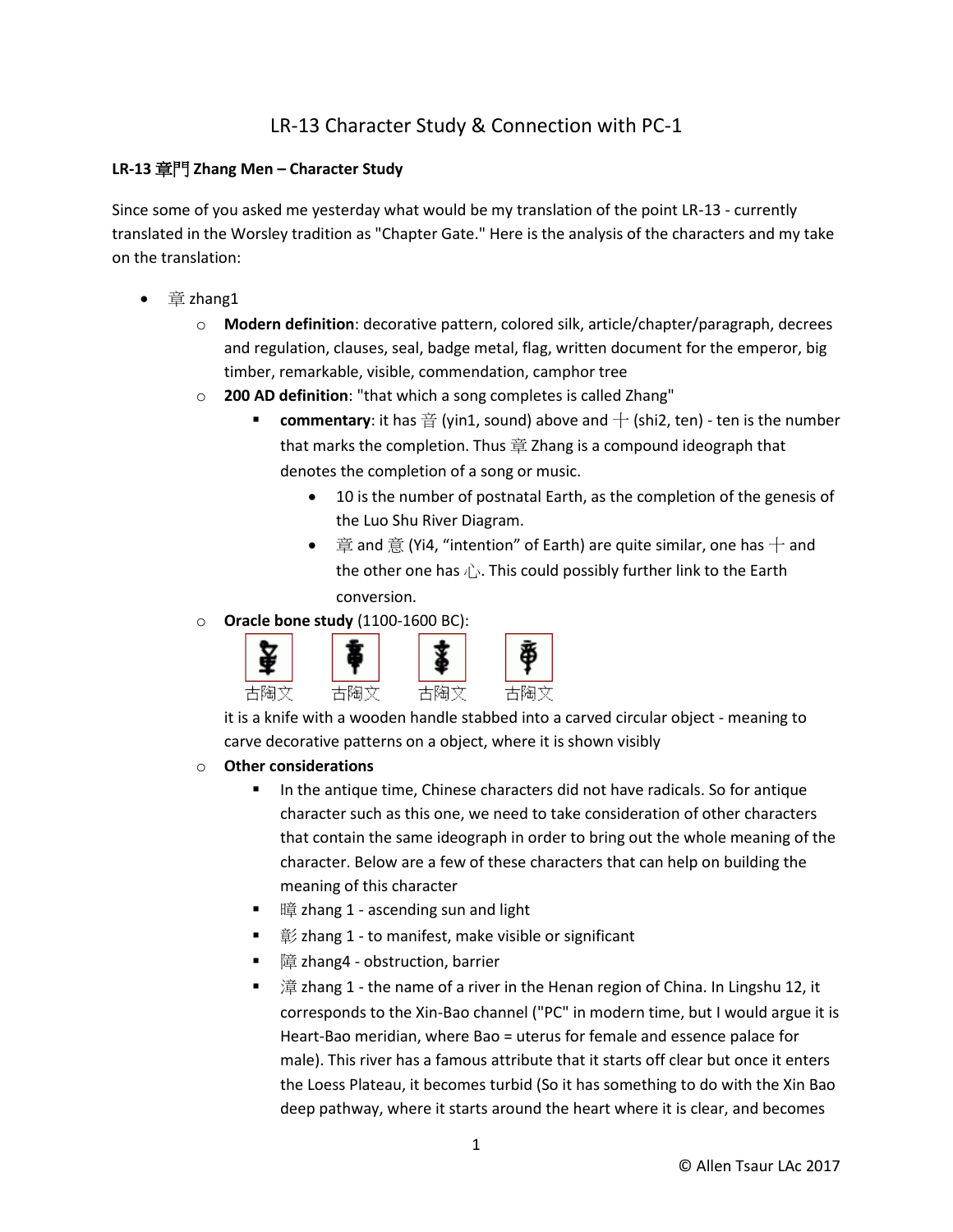turbid as it descends down to the MB and LB through the diaphragm - which fits the channel projection in Lingshu 10).

- Side note: in Lingshu 12, all channels are assigned to a river in China, as these river best represent their quality. For example, LR's river correspondence is Ying River - the only river of the 12 rivers to flow westward (it is the only one that has the "counterflow" capability, as a Jueyin, as the one that "returns from the extreme."). Spleen is the Dong Ting Lake, which receives the Yangtze River (LI) and it is the biggest reservoir of fresh water in China (no need to explain right?). While Lung is the Yellow River, Stomach is the Lop Nor Lake, which is allegedly the source of the Yellow River (CV-12 is the source of Lung channel).
- 樟 zhang 1 camphor wood.
	- In Nigel Wiseman's Grasping the Wind he noted, "In *The Book of History (*史記*)*, it is stated that: '*When wood receives the virtue of earth, it becomes a thousand pieces of valuable lumber (*木稟土德而成千章之 木*)*.'"
		- o I really love this quote, however, I was not able to locate it in my copy of The Book of History (史記). So I may take this quote with an open speculation - however, this does not negate the character's meaning that Zhang = camphor wood = valuable lumber

- $\bullet$   $\mathbb{P}$  men2
	- $\circ$  it means door/gate... whatever. It is not as interesting, but I'd like to note, that during the translation of the points, something got lost along the way:
		- Some points have the character  $\widehat{P}$  hu4: GV-17, ST-13 and BL-37
		- Some points have the character men2: TE-21, BL-12, GV-15, TE-3, PC-4, HT-7, CV-5, KI-21, ST-21, ST-22, GB-25, LR-13, LR-14, BL-47 (TCM#), BL-51 (TCM#), GV-4, BL-63,
		- Some points have the character 關 guan1: GB-3, ST-7, PC-6, TE-5, CV-4, KI-18, ST-22, BL-42 (TCM#), BL-26, GV-3, GB-33, LR-7, ST-31
	- o As ideograph:
		- $\blacksquare$   $\blacksquare$  hu = half of a door, or door inside a house; or it can represent a house within a castle.
		- $\blacksquare$   $\blacksquare$   $\blacksquare$  men = a door, or entrance to a house; or it can represent the gate of the castle.
		- $\frac{1}{90}$  guan = a door with lock, or entrance to a secured area; or it can represent the border gate of a region (not a castle)

So now, how do I translate this point? I don't know. I do not think a proper translation is possible, even if you just look at the 12 different meanings from the modern Chinese definition, and then if you take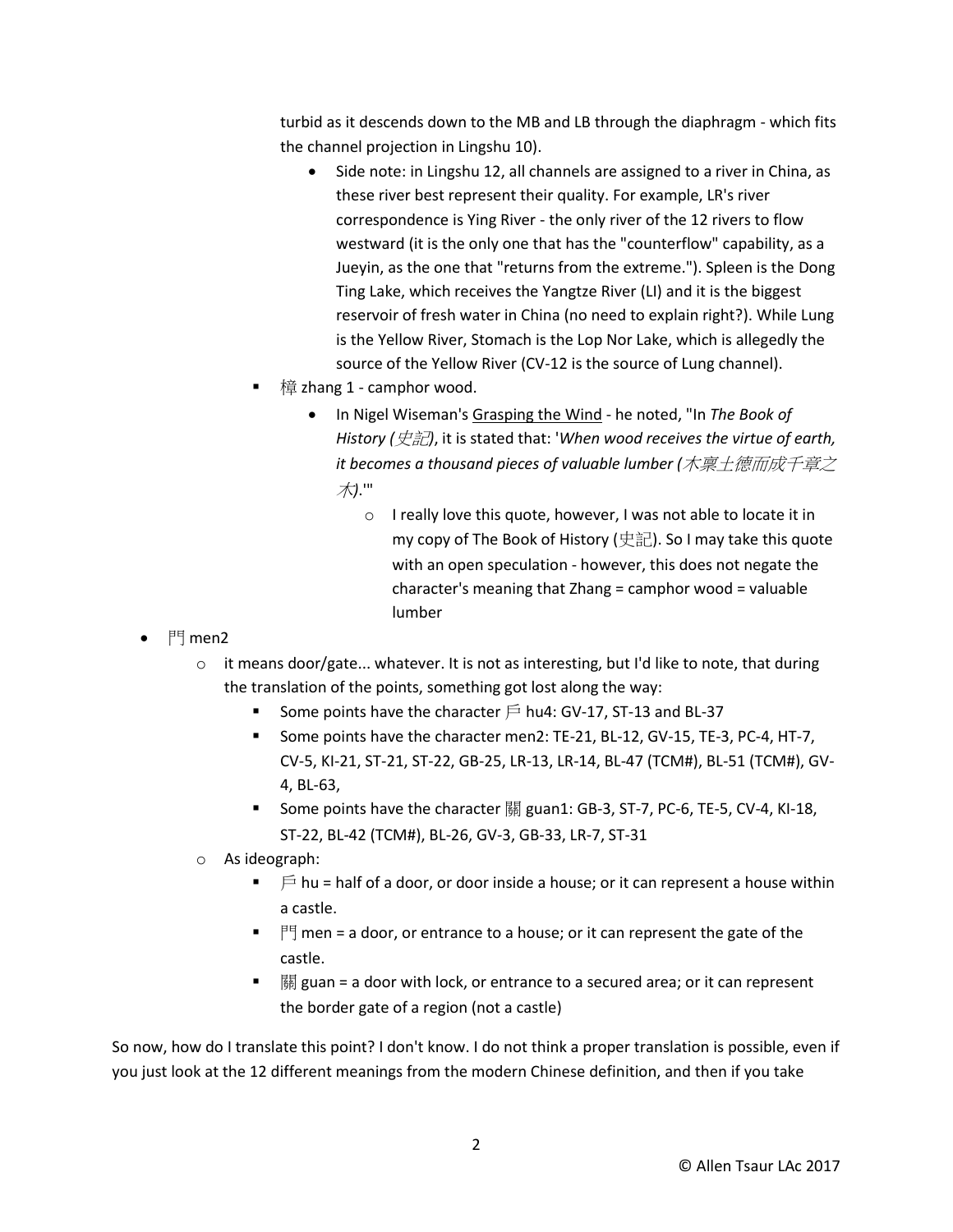consideration of all other things I mentioned above... Every single possible translation would butcher the rest of the meaning from the character itself.

I would say whatever the translation for the name of LR-13 is, it needs to convey the following messages:

- It governs the barrier between "clear qi" of the upper burner and "turbid qi" of the middle and lower burner, as shown in Lingshu 12 - it probably has something to do with Xin-Bao Mai (which is the descending part of the "HT-KI axis" - my argument), which I am thinking has something to do with the later conceived notion of "Jueyin"
	- $\circ$  Two aspect of Jueyin: they have a natural "rebel" and "counterflow" capacity
		- **PC carries the Heart Yang downward toward the KI/SI. Yang ascends, yet PC** makes it go downward.
		- LR defies the gravity and carries Blood/Yin upward (I guess I do not need to further explain this one) - so when people say "OMG it's LR Yang rising, QUELL IT" - maybe we should respect it instead of just killing it. Liver is supposed to do this as a nature
- "*When wood receives the virtue of earth, it becomes a thousand pieces of valuable lumber*" I really like this passage, even though I cannot find its reference.
- It has the Wood's authoritative power of manifestation. It is the power to create something, and make things visible to be seen by others. Once there is life, it is like a seal stamping on a paper, declaring to the whole word with the statement "I am here! WATCH ME!!"
- I do not know how chapter, song, and their completion comes in here maybe it denotes the Wood's power to come back after completion as its capacity to "return from extreme" (also completion = postnatal Earth, maybe it has something to do with LR/SP dynamic). It is the Jueyin energetic to start anew every second and every night.

If I have to choose one name, I'd choose "**Camphorwood Gate**" as chosen by Nigel Wiseman. Camphor wood grows in hot, damp climate, which pays tribute the Earth. Its essential oil (camphor) has a strong aromatic scent, which is used as a pest deterrent, antimicrobial, or even explosive. This to me has a separation of "clear qi" and "turbid qi" aspect, also the power of manifestation - that explosive scent and energetic of wood. The aromatic also demonstrates the Wood's energetic to coarse and drain (the Earth) - so no dampness accumulates and grows stuff.

So... I am simply not satisfied with the translation "Chapter Gate" and its interpreted spirit of the point, since "chapter" only represents about 8% of the character meaning even in just modern Chinese - and it seemingly mislead people easily - as people only think about "writer's block" but nothing else. When I see books struggling to make sense out of the point name and then barrage me with abstraction or fantasy - it is often that they are looking in the wrong places, or they have not got the whole picture.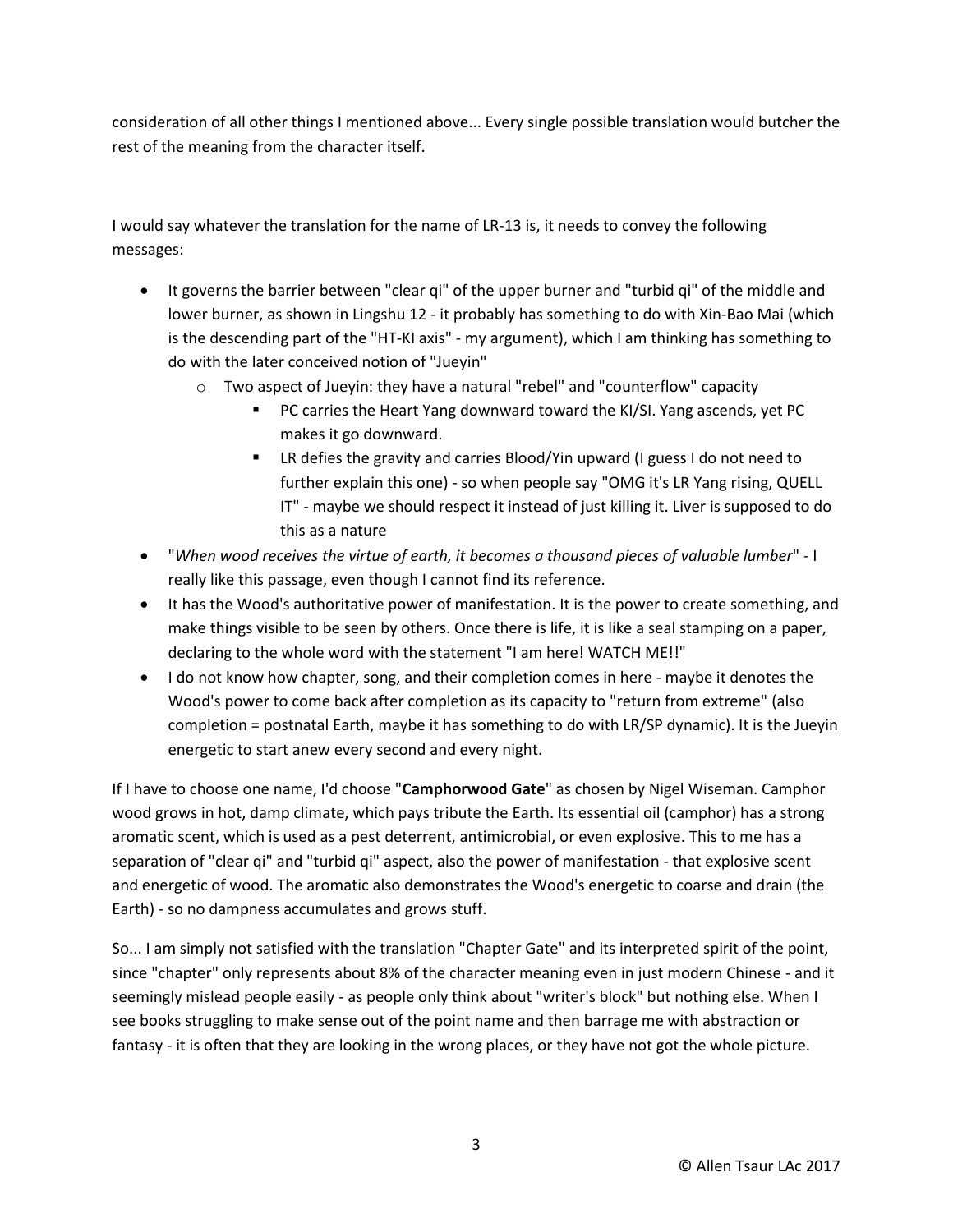In the study of Chinese characters - there are a few things I should mention

- Classical Chinese characters have different meanings from Modern Chinese characters, even though they are the same characters (sadly, most books we have nowadays do not recognize this fact, and are still using 2000 AD language to decipher 100 AD passages)
- "Classical Chinese" evolved also the Classical Chinese from 200 AD are somewhat different from 1700 AD Classical Chinese. There are also many different "Classical Chinese" based on the region - if you ever read Zhuang Zi in Chinese you will know what I am talking about, it felt like a new language for me.
- Before Classical Chinese, there were the oracle bone inscription (1600-1100 BC) and bronze inscription (1100-800 BC) - those are different from the "Classical Chinese"

The thing about acupuncture is that, it is the first therapeutic tradition in Chinese history, which started around 1000 BC. In order to understand the points, I say, we need to develop cultural and language understanding of the time. Knowing modern Chinese simply is not sufficient. Whoever publishes books about point meaning needs to know at least Classical Chinese at 200 AD (Shuowen Jiezi). If possible, they need to further investigate into oracle bones, bronze inscriptions, derivative characters, mythologies, folk stories, history records, so they can bring out the full meaning and potential of the points.

I was really moved the other day going through the work of Heiner Fruehauf, who explains the Large Intestine channel as the story of the rising Sun - the suns in a Shang mythology, the story of the mulberry tree - there were 10 suns in Shang dynasty. Every single point name on the LI channel has something to do with the suns. Our cherished WoS point LI-18 is the name of the mulberry tree that held the suns in the mythology, before one of them emerges to start the day. With this understanding, we understand Yang Ming already, we understand the ascending life force of the sun (the yang!), we understand how to treat heat... etc. It is only at this level, I'd say, "we've got it!" Otherwise, have you ever seen me being satisfied with any point translation?

Anyway, long enough ranting... I still haven't got you a proper translation. But I hope this has blown your mind about how deep this medicine is. Keep questioning, keep investigating, do not ever settle for mediocrity.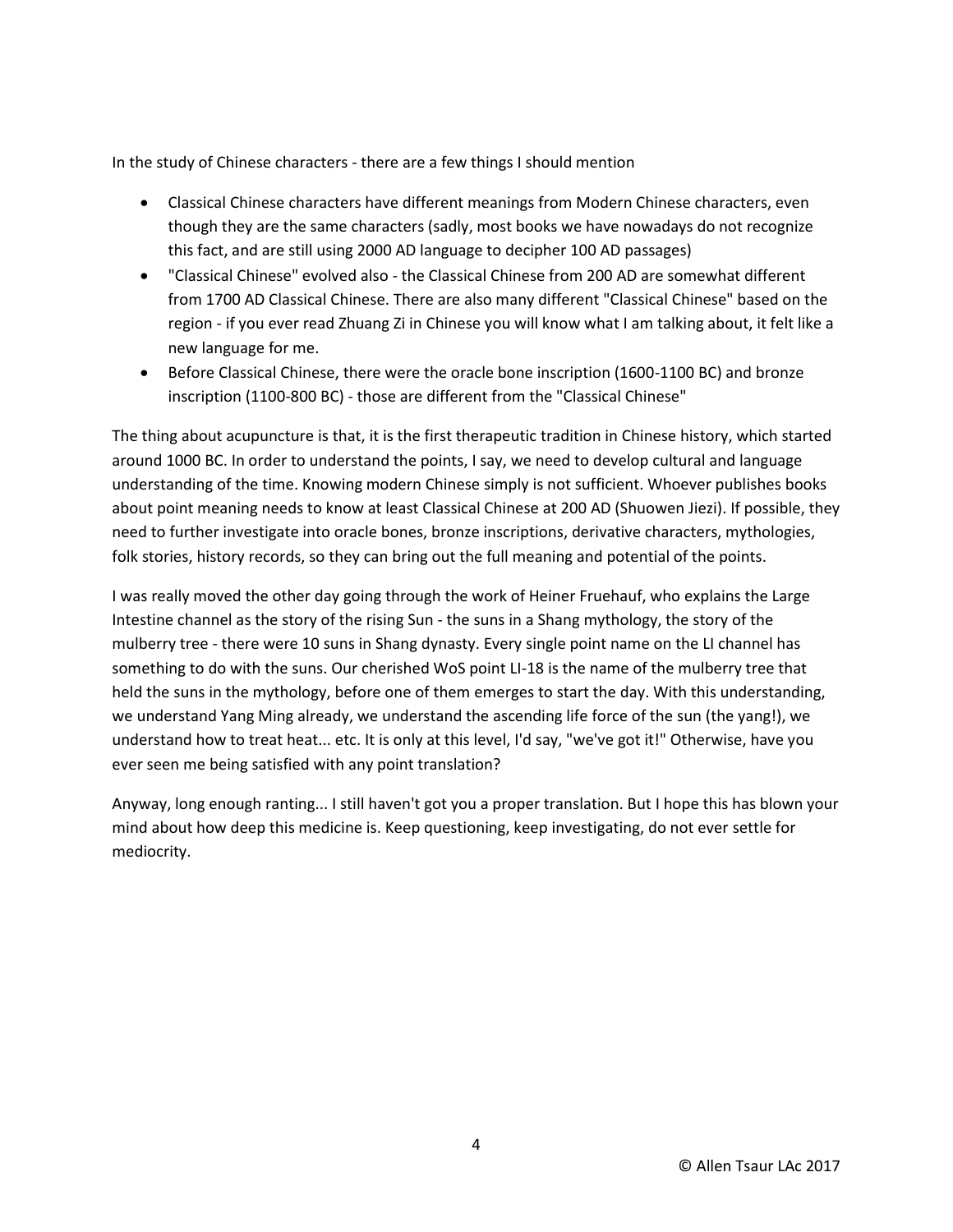## **LR-13 Connection to PC-1**

Of the various indications listed for LR-13 in Huang Fu Mi's Zhen Jiu Jia Yi Jing (*The Systematic Classic of Acupuncture and Moxibustion*, ~250-280 AD), in Chapter 7 (*Spleen, Stomach, Large Intestine Disorder with Abdominal Fullness, Borborygmus, and Shortness of Breath*), there is one that states:

腹中腸鳴盈盈然,食不化,脅痛不得臥,煩,熱中,不嗜食,胸脅 滿,喘息而衝,**鬲嘔心** 痛,及傷飽身黃疾骨羸瘦,章門主之。

Borborygmus with abdominal fullness, indigestion, rib pain preventing one from lying down, vexation, internal heat, lack of appetite, fullness in chest, panting with rebellious ascending Qi, **diaphragm obstruction causing vomit and heart pain**, injury from overeating, jaundice, skinny and bony – [for this pattern] Zhang Men (LR-13) masters it.

This mention of diaphragm does not appear in the later texts such as Sun Simiao's works (650-680 AD) and Arcane Essentials of the Imperial Library (750 AD). It was not even listed among the comprehensive point indications of Yang Jizhou's Great Compendium (1600 AD).

There could be a number of reasons why this specific function no longer appears in the later compendiums:

- The word "diaphragm" could be absorbed into the gross category of "Xiong Xie (chest and ribs)" – so maybe it does not need to be specifically mentioned
- Or maybe other points carry out this function better or more efficiently, such as CV-12, which is said to "master all five Ge," CV-14, BL-17, or other local points on the abdomen that do specifically mention "diaphragm" in their indications.

Or… maybe there is more to it.

Okay, why do I care about this specific mention of diaphragm so badly anyway?

As I mentioned in the previous section regarding the translation of LR-13, the name of point itself "Zhang Men" hints at its connection with the Arm Jue Yin channel, due to its name having the connection with the Zhang River mentioned in Lingshu 12.

My speculation would be that, LR-13 should have something to do with the diaphragm, and should influence the connection between the two Jue Yin channels. To see that, first, let's cross-examine LR-13 and the only point Arm Jue Yin channel has on the torso: PC-1.

#### In the Systematic Classic:

- LR-13 is said to be the meeting point of Leg Jue Yin and [Leg] Shao Yang
- PC-1 is said to be the meeting point of Arm Jue Yin and Leg Shao Yang; another notation writes, it is the meeting point of Arm and Leg Shao Yang and Heart [Master].

From here, we can see these two points are directly connected by the GB channel.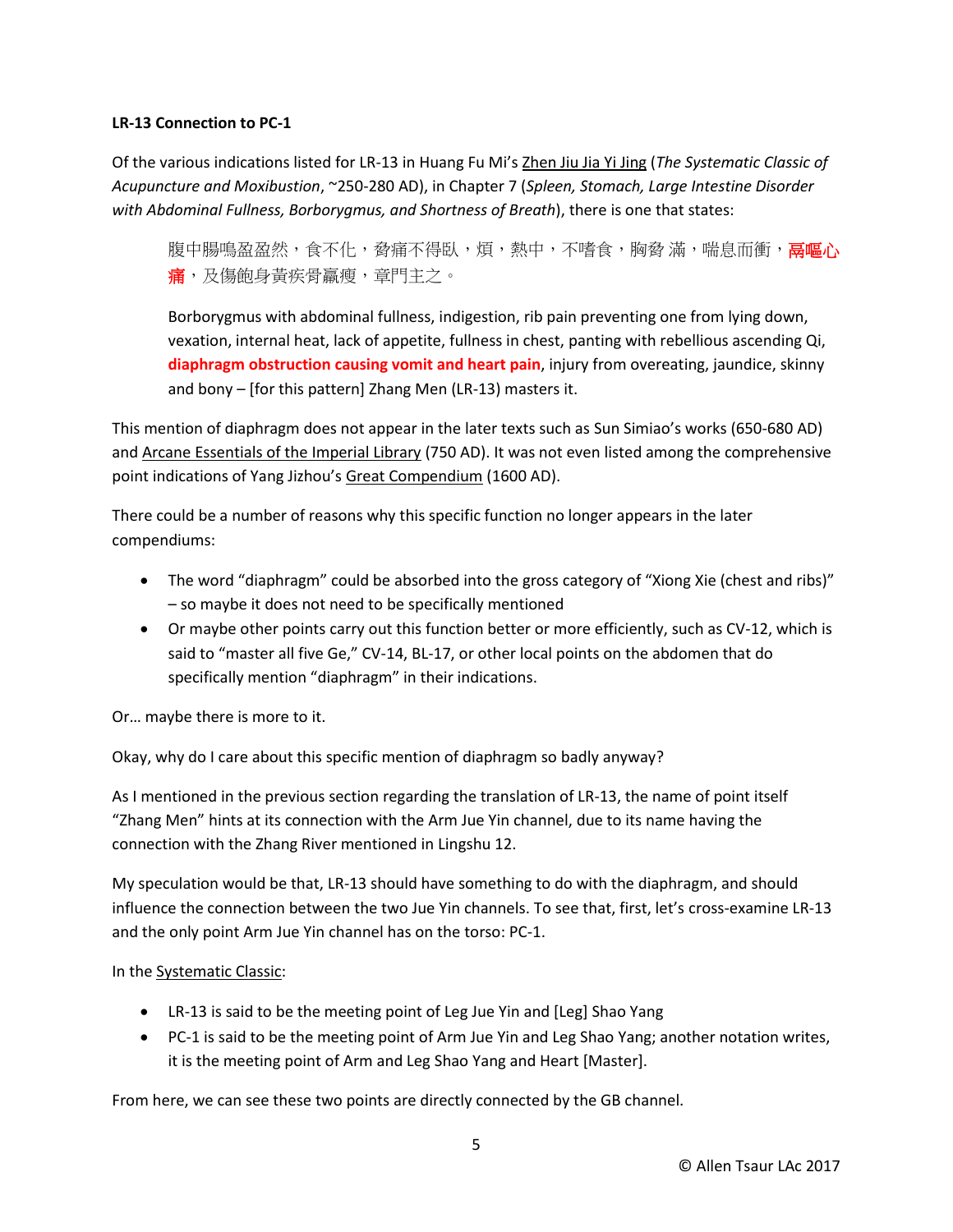Also, here are the point indications for PC-1 in Yang's Great Compendium:

主胸中有聲,**胸膈煩滿**,熱病汗不出,頭痛,四肢不舉,腋下腫,上氣,寒熱亥瘧,臂 痛,目流流不明。

It masters sound in the chest, **vexation and fullness in chest and diaphragm**, fever without sweat, headache, cannot lift the limbs, swelling in arm pit, ascending rebellious Qi, sudden turmoil with chill and fever, pain in arm, and eye sight obstruction.

Likewise, PC-1 also mentions vexation and fullness in chest and specifically the diaphragm – which does not make much sense for the point's anatomical location alone, unless we investigate into PC's deep pathway or channel connections. The indication also mentions the rebellious ascending Qi – which is also mentioned in the indications of LR-13.

Anatomically, LR-13 does fall within the projection of PC-1 traveling directly downward, where the PC deep pathway supposedly reaches the three burners after it goes through the diaphragm. Historically, both LR-13 and PC-1 actually first belong to the GB channels before they got assigned to LR and PC channels (see Appendix).

My speculation would be that LR-13 (and LR-14) does have a connection with PC-1 through the diaphragm, most likely through the (modern day) GB channel, or perhaps through the PC or TE deep pathway.

This connection serves as a bridge between the two Jue Yin channels. So that when Qi enters the Jing well point of LR channel, it rises up to the torso, and part of diverts through LR-13 to reach PC-1, as a continuous stream of Jue Yin channel from the big toe to the middle finger. I believe all 6-stage pairing channels have such bridge connections that await us for discovery.

In addition, If such connection exists, then undoubtedly it will affect the function of the diaphragm, which the Jue Yin connection passes right through. According to the indications, when such connection is in dysfunction, there may be vexation, chest fullness, and possibly rebellious ascending Qi.

## As a side note:

The research from this assignment brings up many questions to me. The biggest ones would be, "why does any point belong any channel? Who made that decision? Why did that happen? What was the motivation behind it?" (see the appendix for my findings)

LR-13 did not belong to any specific organ-channel from the beginning, then it was assigned to GB, and ultimately it was assigned to LR. Why is it? Was it due to the advancement of medical knowledge as people discovered more in practice? Or was it motivated by political reason?

I am speculating the following (do read the Appendix first):

 At first, torso, neck and head points – either due to the complicated inter-connections of the channels making the channel assignment difficult, or due to the historical emphasis on the limb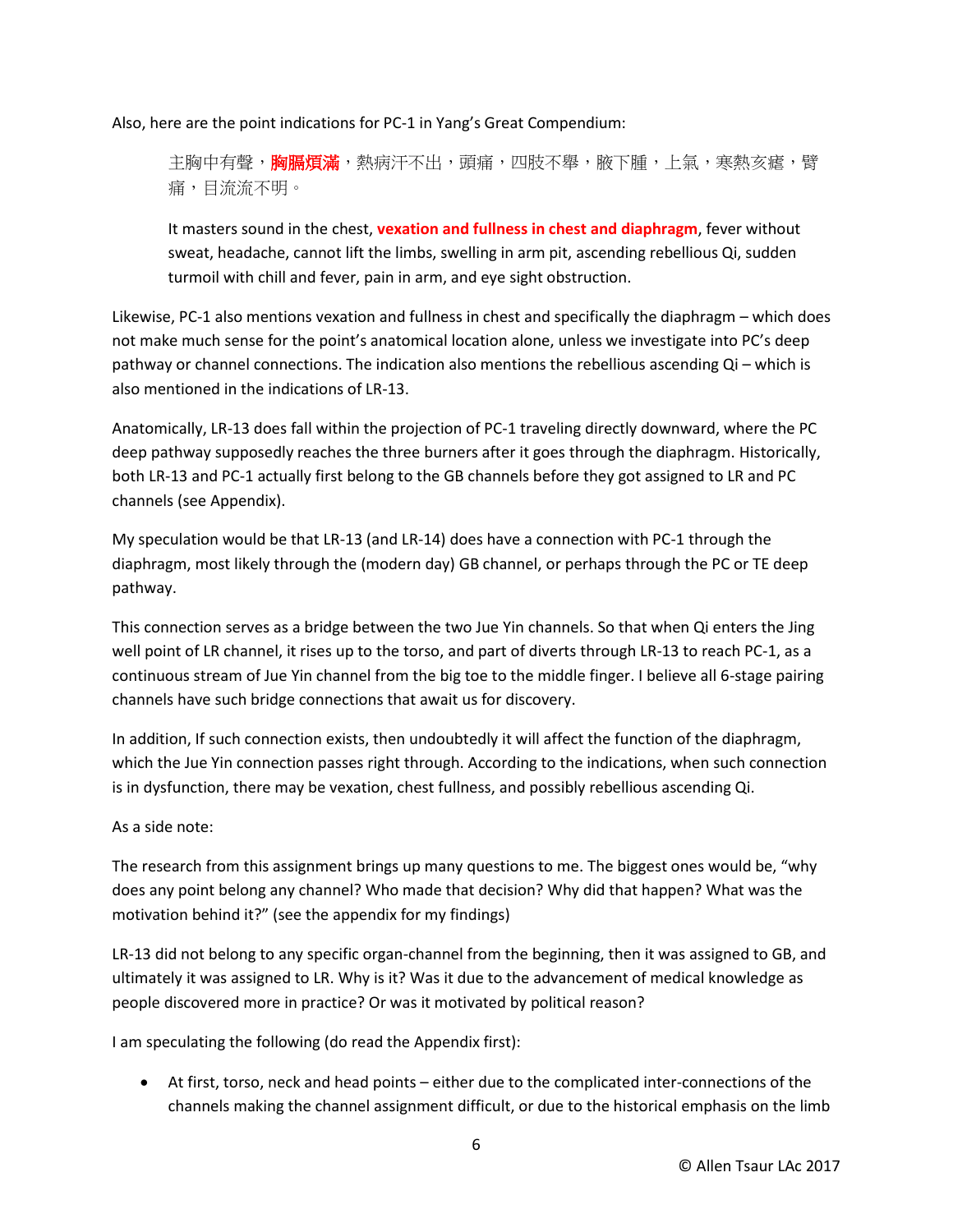points resulting in these points less understood – either way, or with any other reason, these points were not officially assigned into any channel.

- Later on, people attempted to assign channel based mostly on region of the body.
	- $\circ$  By 600 AD, shoulder points were assigned to channels (most anterior and superior points to LI and posterior points to TE).
	- $\circ$  By 750 AD, all points are assigned to the channels. They are quite different from today's assignment. In my speculation, they are mostly based on anatomical location.
- By 1000-1100 AD, points were assigned to modern day assignment, as Song imperial academy published Sheng Ji Zong Lu, *aka TCM 1.0*, which is heavily based on the earlier Tong Ren Shu Xue Zhen Jiu Tu Jing. We have been following the same channel assignment since.

Going back to the question, "why is such point assigned to such channel"

I think it is always important to think… why? (I should *mention, it is not about being dogmatic and rejecting any progression of knowledge after the source of knowledge (I do that from time to time). The important question would always be about the motivation*.)

Doing such informs me much more than simply taking it for granted. As channels were assigned to specific channels, the grey areas disappear, and something was lost. I do not believe that Qi flow through body in just 12 thin linear lines as we are often fooled by the textbooks or bronze men.

I believe the channel flow through the entire body like rivers with great width; they overlap one another, intersect with one another, and cover the entire body. Rivers do not only have one line of stream. It is the river, with various depths, with banks, with the moisture and tiny fluid movement in the soil, with the underground waterways, and with the entire regional geographical movement of energy (known as the Dragon Vein). These gray areas have much disappeared in the modern linear thinking and practice. With this loss, many things become "obsolete" and fall into obscurity, such as the connection between LR-13 and PC-1 as per my speculation, or the connection between the 6 stage pairing channels. We can see such connection being hinted when we compare the 750 AD channel assignment with the modern channel: such as BL-1 used to belong to SI channel, LU-1 and LU-2 belonged to SP channel, LI-20 belonged to ST channel, and GB-2 belonged to TE.

Another thought is that – when we study points and channels in the classical texts, maybe it is important to take in great consideration of the channel trajectory and points in context of the time of the writing.

It is like, when studying the Classics, we need to know what some key Chinese characters meant at 200 AD, rather than at 2000 AD; when studying over some point name, it is important to look up into 200 AD text, seal scripts, bronze scripts, oracle bones, and ceramic scripts. What was the culture like back then? What did they believe in? What was their story about the world? This way, we can be a bit closer to understanding what people were thinking back then, what their rationale was, and what their motivations were.

Otherwise we would be like Americans eating at Panda Express, reviewing it at yelp, and pretending that we know everything about Chinese cuisine.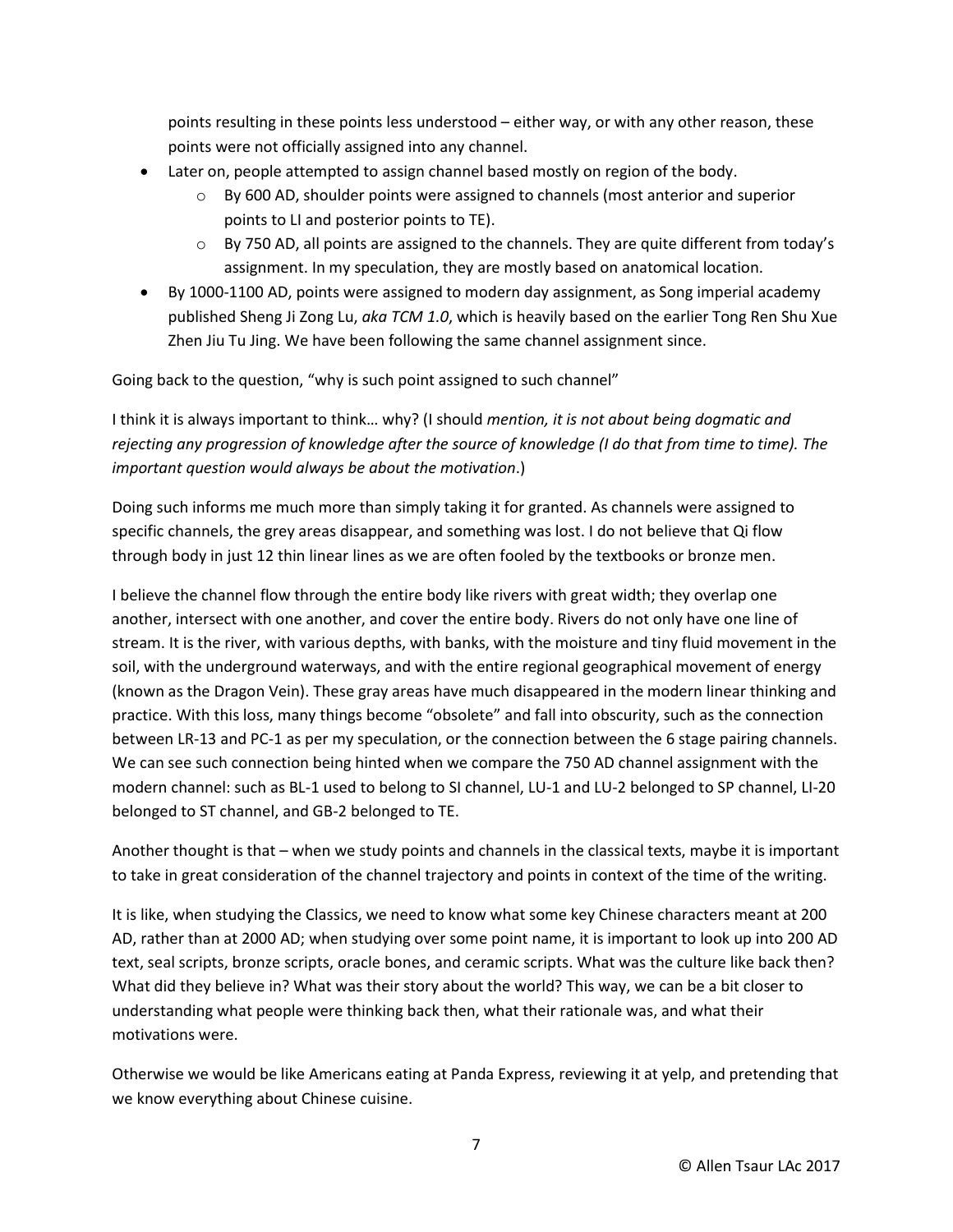## Appendix: A Brief Exploration of Historical Point Assignment to the Channels and LR-13

## **250-280 AD**

針灸甲乙經 Zhen Jiu Jia Yi Jing (*The Systematic Classic of Acupuncture and Moxibustion*) by Huangfu Mi

- None of the head or torso points is officially assigned to any channel. Though some points do mention their channel affinity, or their meeting channels.
	- o E.g. all contemporary ST points state: "足陽明脈氣所發 (Emitting of the channel Qi of the Leg Yang Ming)"
- LR-13 is not assigned to any channel. It does, however, note that it notes "Leg Jue Yin and Leg Shao Yang meet here"
- All channels start from extremities and end at hips and shoulders.

## **652-682 AD**

備急千金要方 Beiji Qian Jin Yao Fang (*Essential Formulas for Emergencies [Worth] a Thousand Pieces of Gold*) & 千金翼方 Qian Jin Yi Fang (*Supplement to the Formulas of a Thousand Gold Worth*) by Sun Simiao

- At the time of Sun Si Miao's publication, LR-13 was not assigned to any channel, either.
- Posterior and superior shoulder points are assigned to LI, SI, and TE channels (mostly LI and TE)

#### **752 AD**

外臺秘要 Wai Tai Mi Yao (*Arcane Essentials of the Imperial Library*) by Wang Tao

- All points are assigned to channels anatomical location of the points seems to dictate which channel they belong to.
- Torso
	- $\circ$  From the most medial on the anterior surface of the torso to the lateral surface, then back to the posterior median line:  $KI \rightarrow ST \rightarrow SP \rightarrow GB \rightarrow BL$ .
		- **EXECU, LR, PC, and HT channels only have points on the limbs.**
	- o All torso and neck CV points belong to KI channel
	- o Modern day LU 2, LU1, GB 24, and LR-4 belong to SP channel
	- o Modern day PC-1, SP-21, LR-13 belong to GB channel.
	- o There are 7 (extra) points (*that I cannot find in any other reference in my limited research*) on the latero-posterior surface of the flank area that belong to the GB channels, between the modern day GB and BL channel